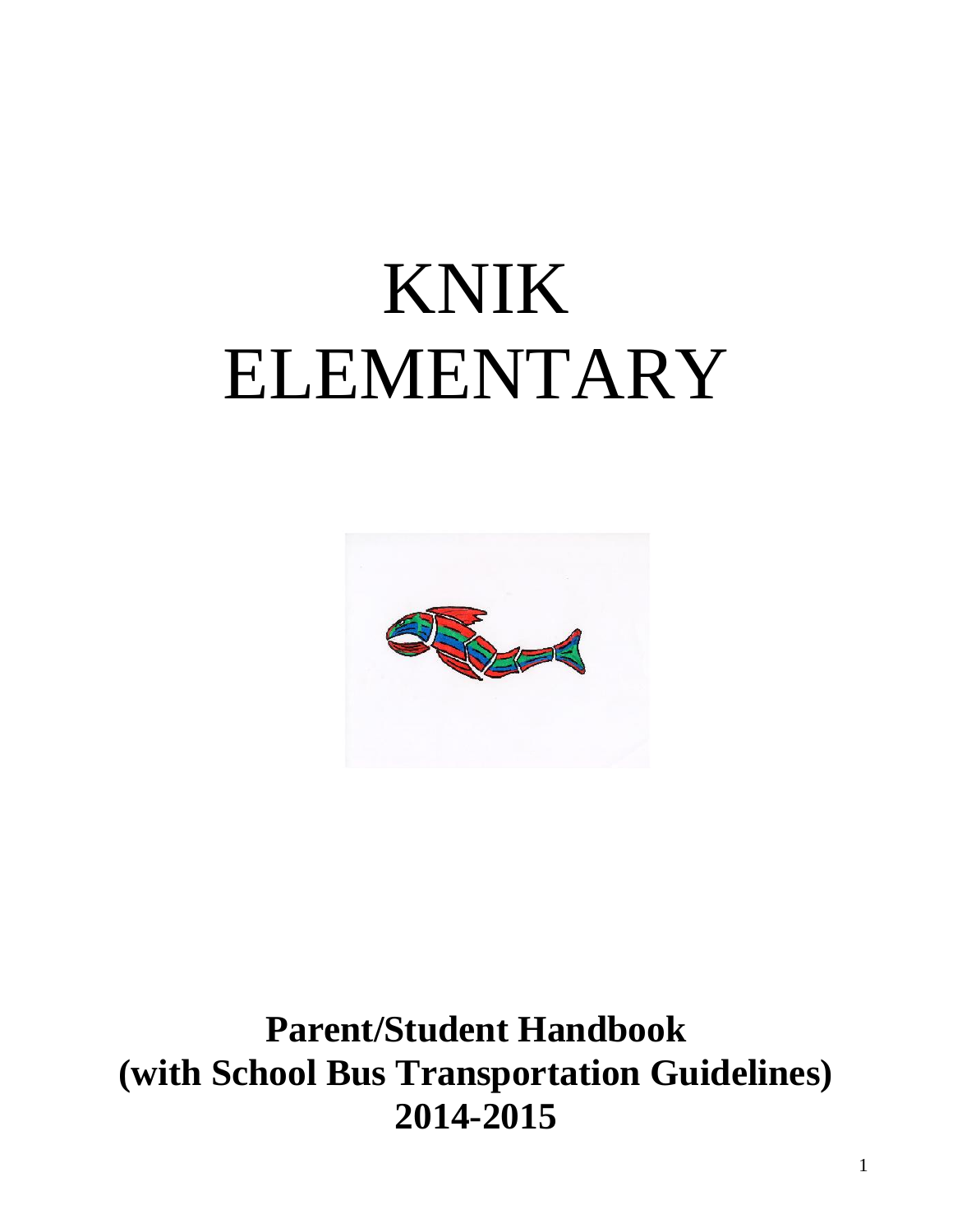# TABLE OF CONTENTS

| pg 5  |  |
|-------|--|
|       |  |
|       |  |
|       |  |
| pg 6  |  |
|       |  |
|       |  |
| pg 8  |  |
| pg 8  |  |
| pg 8  |  |
| pg 8  |  |
| pg 8  |  |
| pg 9  |  |
| pg 9  |  |
| pg 10 |  |
| pg 10 |  |
| pg 10 |  |
| pg 10 |  |
| pg 11 |  |
| pg 11 |  |
| pg 12 |  |
| pg 13 |  |
| pg 13 |  |
| pg 13 |  |
| pg 13 |  |
| pg 14 |  |
| pg 14 |  |
| pg 14 |  |
| pg 14 |  |
| pg 14 |  |
| pg 15 |  |
| pg 15 |  |
| pg 15 |  |
| pg 15 |  |
|       |  |
|       |  |
| pg 16 |  |
| pg 16 |  |
| pg 16 |  |
| pg 16 |  |
| pg 17 |  |
| pg 17 |  |
| pg 17 |  |
| pg 17 |  |
| pg 18 |  |
| pg 19 |  |
|       |  |
|       |  |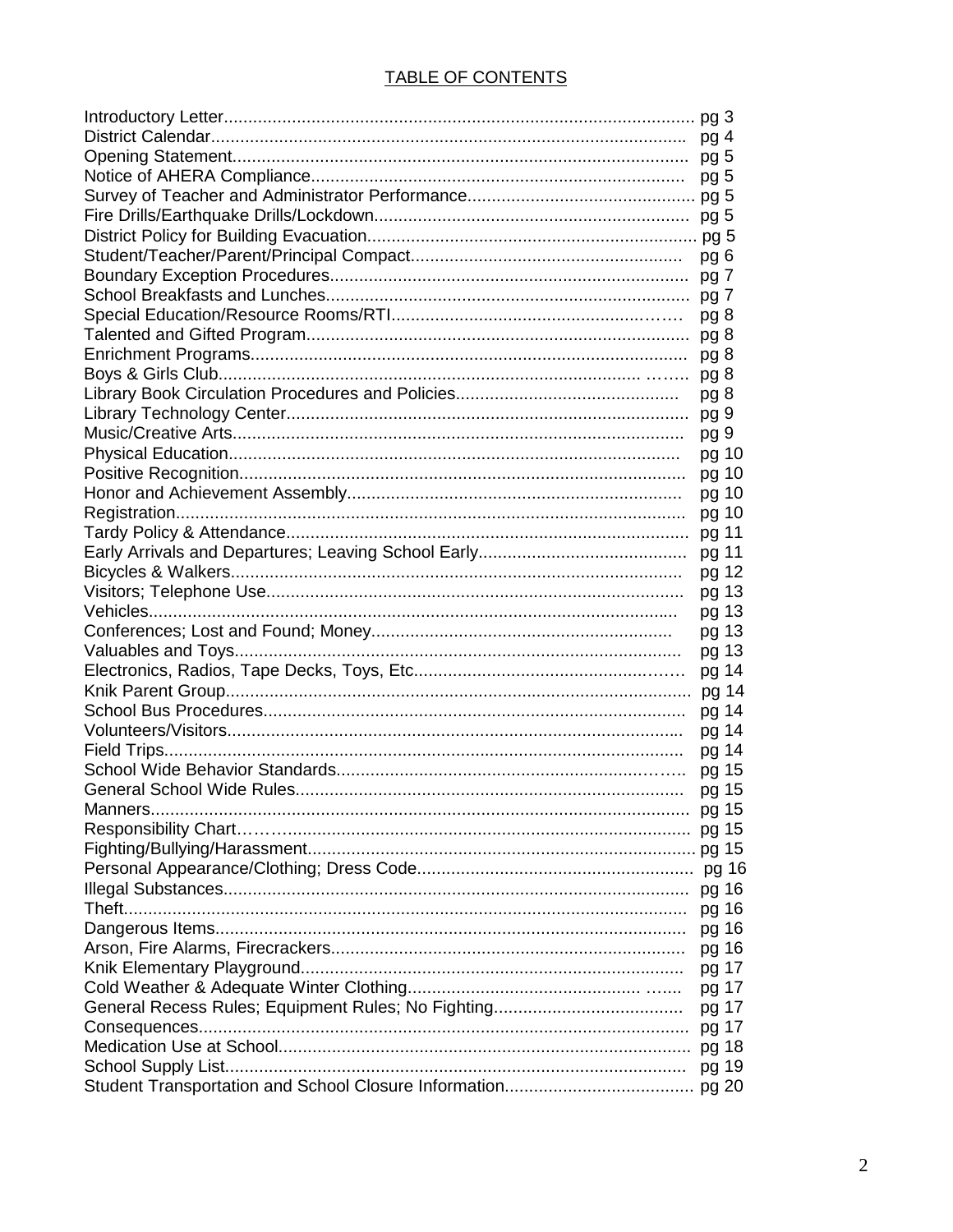

# **Knik Elementary School**



Traci Pedersen, Principal PO Box 877830 Wasilla, Alaska 99687 Ph (907) 352-0300 Fax (907) 352-0380

August 14, 2014

Dear Parents and Students,

We would like to welcome you to Knik Elementary School. We offer exciting opportunities for growth and learning from third through fifth grade and we are glad you are in our school this year.

The Mat-Su Borough School District and Knik Elementary School believe in the alliance of parents, community, and school staff to help all students reach their peak potential. This partnership is the foundation of all learning.

We encourage all parents to be active participants with their children in the educational process. Visit our school often. Your volunteer help is always appreciated.

This handbook contains an overview of the procedures and practices of Knik Elementary. It also includes the Student Transportation Handbook. All parents and students also receive a Mat-Su Borough School District Elementary Handbook on disc. Please take the time to review this handbook with your child at the beginning of the school year. All policies and procedures at Knik Elementary School are designed to ensure a safe and productive learning environment for our students and staff.

We look forward to an exciting and positive school year with your child. Please do not hesitate to contact your child's teacher or the principal if you have questions, concerns, or suggestions throughout the year. We are committed to providing the very best education possible to your child, and we look forward to working with you in this endeavor.

Sincerely,

Traci Pedersen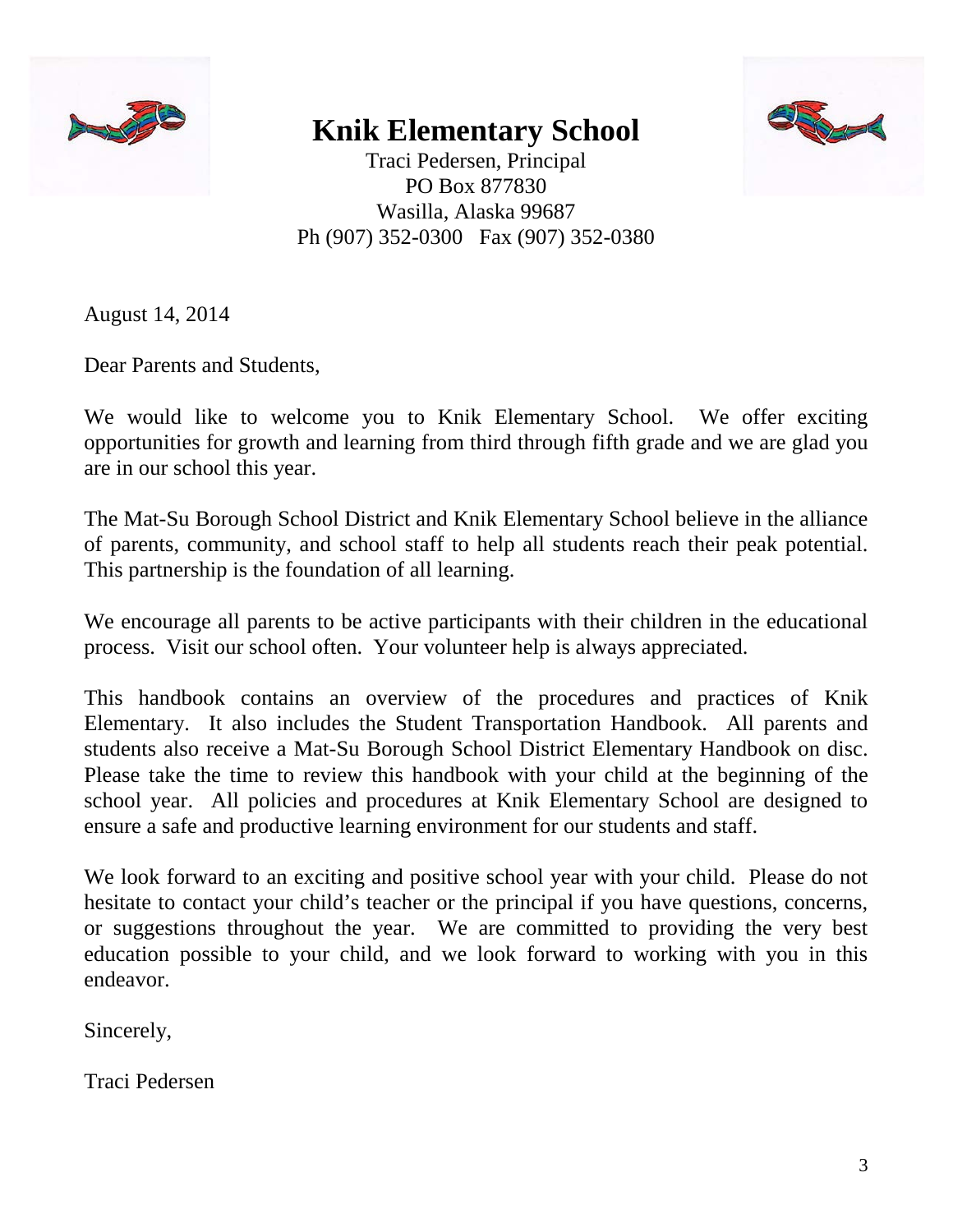# **DISTRICT CALENDAR**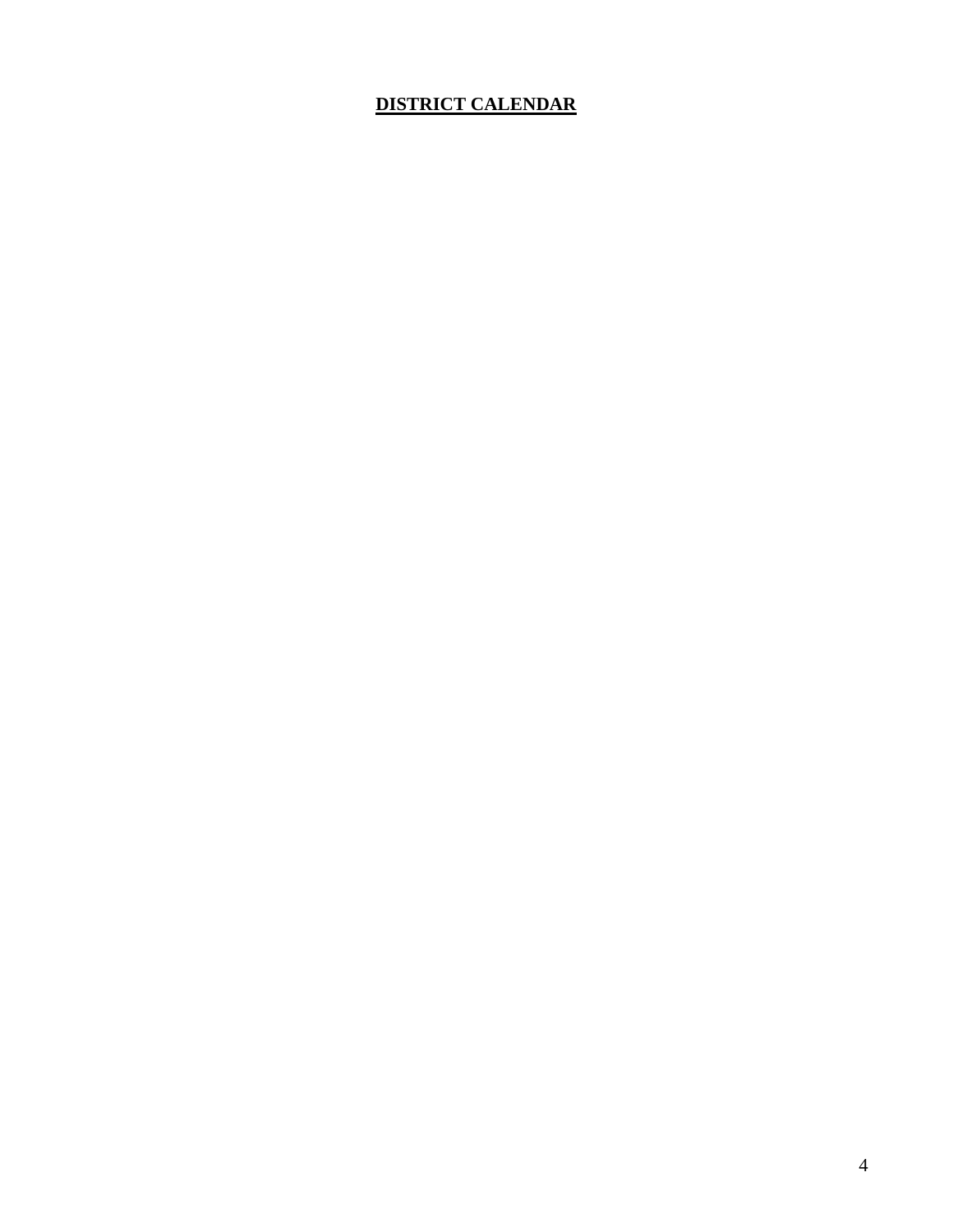#### **OPENING STATEMENT**

This entire Handbook is subject to the laws of the United States and Alaska and policies of the Mat-Su Borough School District and is subject to any School Board policy changes.

This Handbook is intended to be a general guide for parents and students. It should be understood that no one document can contain policies to cover every single situation that can occur in a public school setting. Any questions that may arise as this document is read should be referred to the principal for clarification and/or answers.

**NOTE:** It shall be the policy of the Mat-Su Borough School District to provide equal educational opportunity to all persons, to prohibit discrimination on the basis of race, color, religion, sex, marital status, parenthood, age, national origin, or disability, and to promote the full realization of equal educational opportunity in each department, division, and school unit in the District.

#### **NOTICE OF AHERA COMPLIANCE**

The Mat-Su Borough School District, in order to maintain a safe educational environment in our school facilities, has completed the school inspection and planning requirements as established by the Asbestos Hazard Emergency Response Act (AHERA). Our school buildings have been thoroughly inspected for the presence of asbestos containing materials. Although we have identified asbestos materials in our facilities, these materials are not "friable" (crushable by hand pressure to release fibers) and do not present a hazard to any of our students or our faculty and staff.

The Mat-Su Borough School District has developed an asbestos Management Plan for all buildings found to contain asbestos-containing building materials. Interested persons can review the Inspection Report and Management Plan by contacting maintenance at 376-0806 or calling the Mat-Su Borough School District Superintendent's Office at 746-9255.

#### **SURVEY OF TEACHER AND ADMINISTRATOR PERFORMANCE**

These forms provide a means for parents and other community members to provide input to improve the quality of instruction. These forms are available at the office and on the District website.

#### **FIRE DRILLS/EARTHQUAKE DRILLS/LOCKDOWNS**

Every precaution is taken to ensure the safety of your child during normal school hours. Fire drills are executed once per month. Earthquake drills and lockdowns are performed periodically during the school year. This is to ensure students learn proper safety procedures and adhere to all safety guidelines.

#### **DISTRICT POLICY FOR BUILDING EVACUATION**

In an emergency requiring building evacuation, all students and staff will be transported to Goose Bay Elementary (352-6400) or Snowshoe Elementary (352-9500).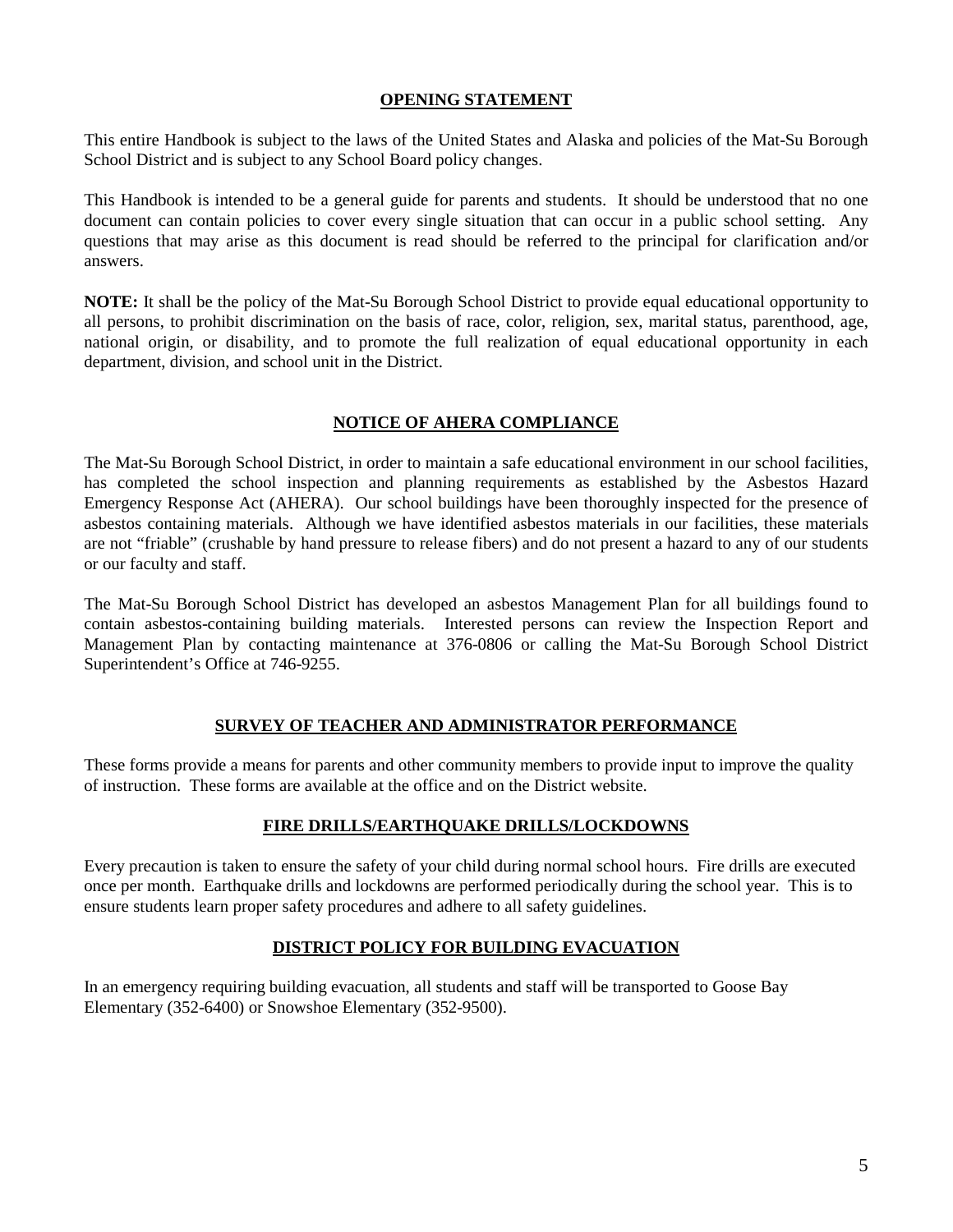#### **Student/Teacher/Parent/Principal Compact Knik Elementary 2014-2015**

#### **Parent/Guardian Agreement -** As a parent, I will:

- Support my child at home by establishing a time for homework while monitoring progress and discussing school experiences.
- See that my child attends school regularly and on time, is dressed appropriately and well rested.
- Encourage my child to read at home regularly.
- Show respect and support for my child, the teacher and the school discipline policy.
- Be a positive role model that helps children developing a love of learning.
- Have high expectations for student's ability to learn.
- Love my child unconditionally, value and accept them for whom they are.

## **Student Agreement -** As a student, I will:

- Come to school every day and be ready to learn.
- Believe that I can learn.
- Complete and return all homework assignments.
- Share something about my school day with my family.
- Read every day.
- Obey the school and bus rules.
- Be responsible for my own behavior.
- Feel comfortable to share concerns with my teacher and parents.
- Respect other people, my school, and myself by being a good citizen.
- Try hard to resolve problems with fellow students, independently.

# **Teacher Agreement -** As a teacher, I will:

- Provide a safe and caring learning environment for each student.
- Believe that each student can learn and have high expectations appropriate for each child.
- Promote good communication and seek ways to encourage parents and community to be involved in school programs.
- Provide necessary assistance to parents and guardians so that they can help their child at home.
- Be a positive enthusiastic role model that encourages a love of learning.
- Demonstrate professional behavior and a positive attitude.
- Provide high-quality curriculum and instruction.

# **Principal Agreement -** As a principal, I will:

- Focus primarily on encouraging student academic growth and achievements.
- Be responsive to parent concerns and input.
- Encourage the opportunity and development of healthy life skills in students and staff.
- Provide a consistent and positive discipline plan for behavior problems within school programs.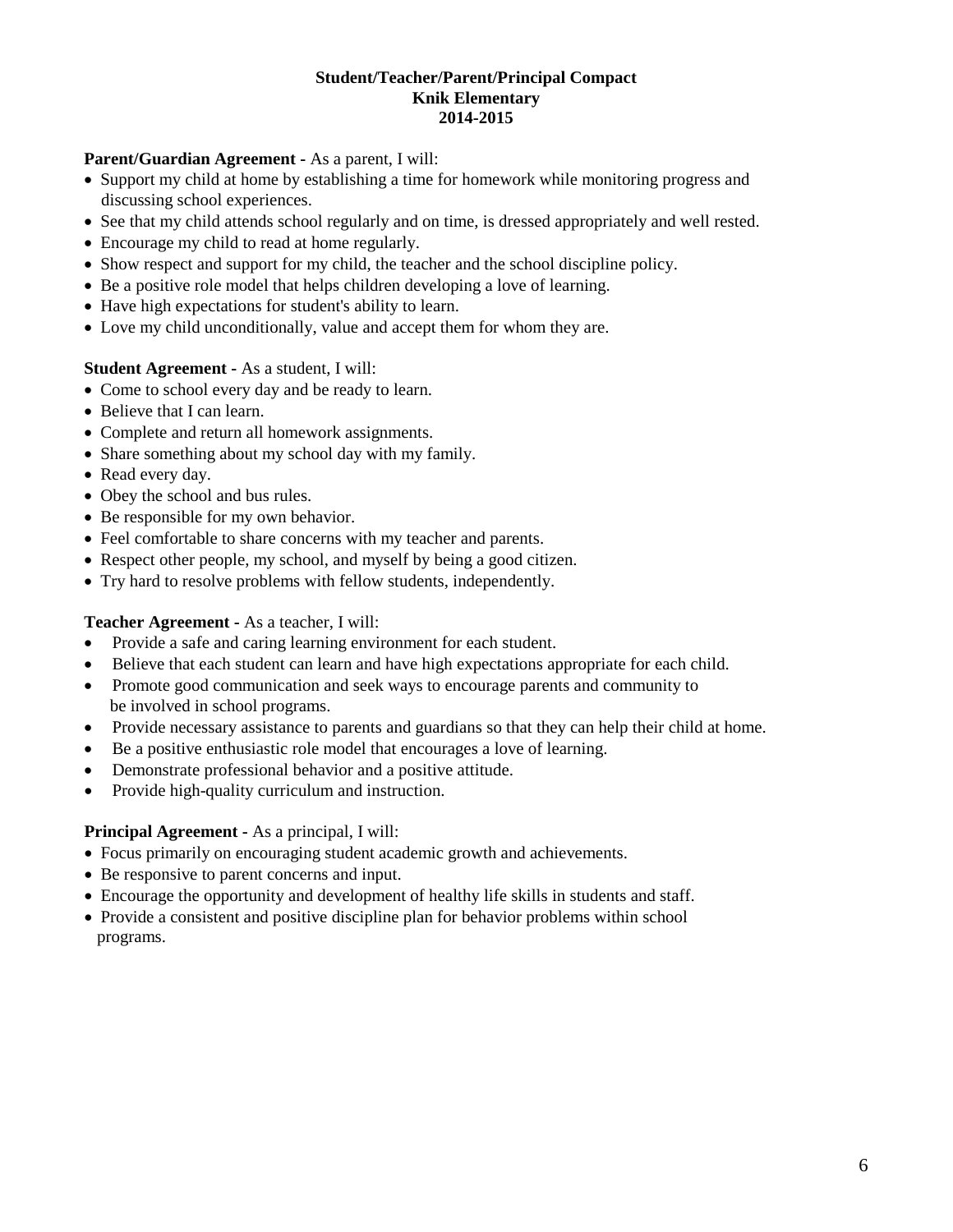#### **BOUNDARY EXCEPTION PROCEDURES**

Decisions to grant, deny, or revoke a boundary exception will be based upon the following considerations:

- 1. Before a boundary exception request is granted, it must be determined that there is reasonable space available in regular classrooms and special education programs (if relevant). This decision should also take into consideration the current pupil-teacher ratios.
- 2. A boundary exception decision with regard to a special education student shall be made only following consideration and consensus by the appropriate multi-disciplinary team. Multi-disciplinary team meetings will be arranged by the Student Support Services Office at the site administrator's request.
- 3. Each student application for a boundary exception will be reviewed for school attendance and disciplinary history. A request for an exemption may be denied by the site administrator if there is evidence of multiple school enrollment, truancy, tardiness, or behavioral/disciplinary problems.
- 4. Any boundary exception student who engages in conduct prohibited by school policy, board policy, and/or Alaska State laws is subject to immediate revocation of the boundary exception.
- 5. An application for a boundary exception may be accepted by the site administrator at any time. However, all boundary exceptions that are granted will expire at the end of the school year for which the application is made.

#### **BREAKFASTS AND LUNCHES**

Our school district offers a breakfast and lunch program. For your convenience, the students at Knik are on the Accu-Scan system. This system allows you, the parent, to put any dollar amount in the child's account. The child can then use the account for the purchase of his/her lunches. When writing checks, please make them payable to Nutrition Services. Accounts MAY NOT be used by anyone other than for whom they were issued, including brothers and sisters. You may pay online at www.mealpayplus.com.

Please be advised that free and reduced lunch prices do not go into effect until after the official approval date through the District's Nutrition Services (861-5100). Applications for free/reduced lunches may be picked up at our office.

Lunches may be charged for ONE DAY ONLY. After one charge, a cold pack lunch will be given to students. PLEASE HELP YOUR CHILD BY PURCHASING LUNCHES IN ADVANCE.

Student elementary school lunch prices are as follows:

|                         | 1 day   | \$2.95  |
|-------------------------|---------|---------|
|                         | 5 days  | \$14.75 |
|                         | 10 days | \$29.50 |
| Adult lunch             | 1 day   | \$4.75  |
| Student breakfast 1 day |         | \$1.60  |

Student breakfast 1 day \$1.60 (please note that as of 7/1/12, breakfast is not provided free to all students. It is still free to those on the school lunch program.)

Students may bring their own lunch to school. However, please note that there is not enough time for students to heat lunches; microwaves are not available.

#### **\*\*Please do not send soda/energy drinks to school per School Board Policy BP 3554**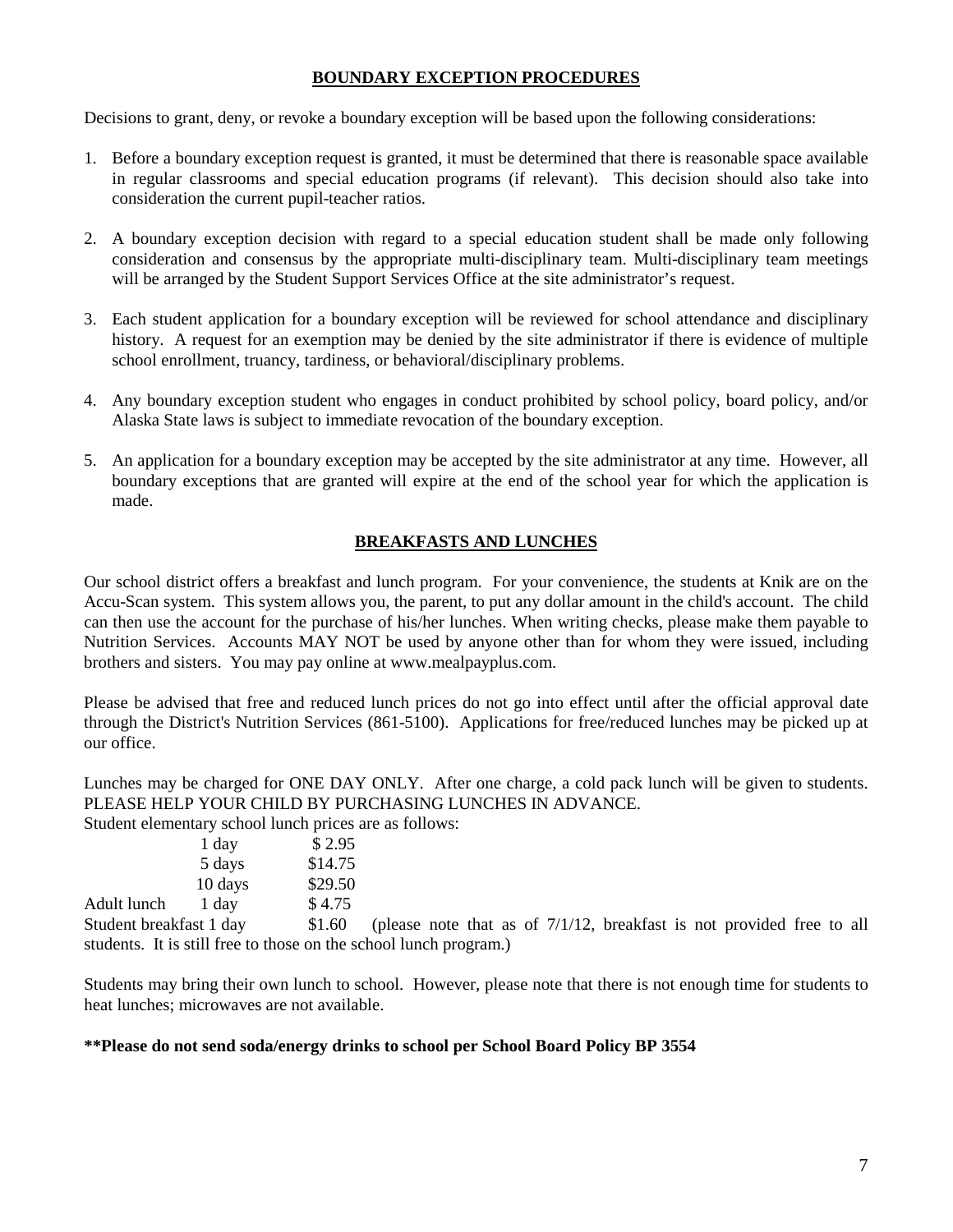#### **SPECIAL EDUCATION SERVICES**

Knik has an intermediate resource program. In keeping with federal and state guidelines (Public Law 94-142) a resource program is special education instruction that may take place either in the resource room or in the regular classroom.

We offer the Alaska Department of Education publication, **Special Education in Alaska, A Guide for Parents**. Please contact the school office to talk with our resource teachers if you have any questions, or if you would like a copy of the publication.

#### **RESPONSE TO INTERVENTION (RTI)**

Knik Elementary School utilizes a Response to Intervention protocol to identify and address students with academic difficulties. Our RTI team is comprised of classroom teachers, special education teachers, the school psychologist, literacy coach, counselor, principal, and the parents of individual students who are brought to RTI. The RTI team meets regularly to review student achievement data, develop intervention plans, and monitor student progress.

#### **TALENTED AND GIFTED PROGRAM**

The Matanuska-Susitna Borough School District offers services to gifted students in the district through the Talented and Gifted Program (TAG), grades 3-12. The program is administered through the district Office of Education with a TAG program coordinator. At Knik, an Elementary TAG Advocate works with students and families to ensure the learning needs of TAG students are met.

#### **ENRICHMENT PROGRAMS**

#### **EXTRA-CURRICULAR PROGRAMS**

Our well-rounded program offers a number of extra-curricular activity opportunities. Knik Elementary may offer cross-country running, basketball, track & field, student government, choir, and Battle of the Books, in addition to other programs. These programs are conducted throughout the year. Please check our building newsletters for current program offerings.

#### **BOYS & GIRLS CLUB**

The Boys & Girls Club is open to students grades one through five before and after school. Watch for flyers with more information! The Boys & Girls Club is located on the Knik Goose Bay Campus.

#### **LIBRARY BOOK CIRCULATION PROCEDURES AND POLICIES**

- 1. All students visit the library with their class once every three days.
- 2. Students are permitted to checkout three books at a time.
- 3. Library books are checked out for a two-week loan period.
- 4. Students are welcome to return books prior to their library day and may checkout during open library time.
- 5. Students may renew their books for one additional two-week period.
- 6. Students with overdue books may not check out another book until the overdue book is returned.
- 7. A fee will be charged for lost and/or damaged items. Replacement price for a hardcover book is \$20.00; paperbacks are \$7.00.
- 8. If your child loses a book, please call or see the librarian as soon as possible so that she/he may continue to borrow books.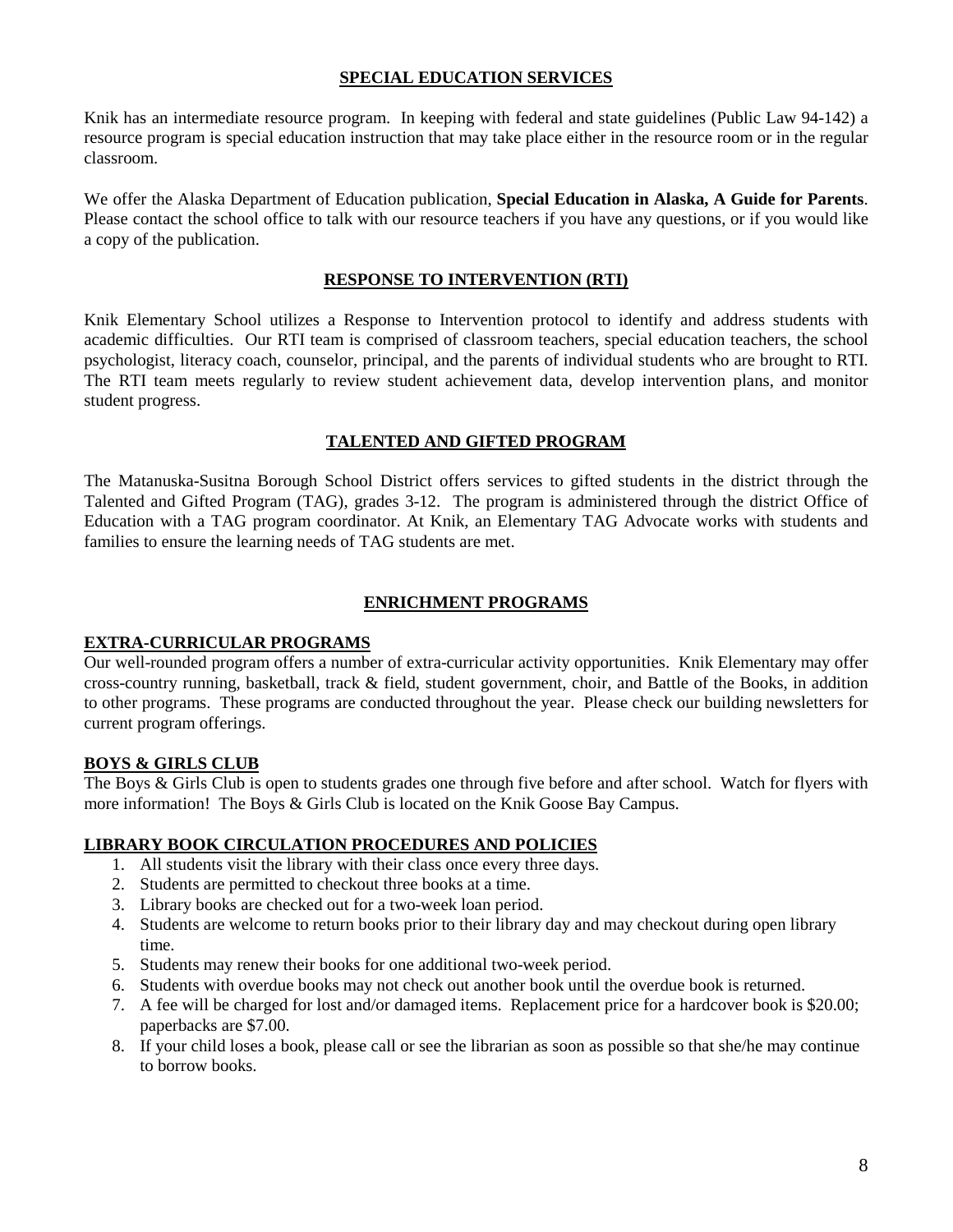#### **LIBRARY TECHNOLOGY CENTER**

The goal of the Library Technology Program at Knik Elementary School is to ensure all students and staff are effective users of all forms of information, techonology and ideas. We strive to attain this goal by providing:

- A highly qualified Teacher/Librarian to provide developmentally appropriate learning opportunities that integrate reading and technology into daily life.
- A Library/Technology Center that functions as the information center of the school.
- A learning environment that encourages and promotes a life-long passion for reading, exploring and learning.
- Learning environment that uses current forms of information and technology to develop life-long problem solving skills
- Learning experiences that encourage students and staff to be competent, discriminating users and creators of quality information.
- Current tools that allow students and staff to create and communicate educational excellence in a variety of media.
- Instruction how to determine what tools and information are best for each learning opportunity.

At Knik Elementary students have multiple opportunities during the week and after school to use our library. They are encouraged to borrow items of their own choice and to responsibly care for those items. **As part of our covenant with parents to provide quality experience in our library/Technology Center, parents are expected to support their child's responsibility by replacing or re-imbursing our school for any lost or damaged items that were checked out to their child.** 

#### **MUSIC/CREATIVE ARTS**

**MUSIC-** Knik Elementary offers 3rd, 4th, and 5th grade general music classes where we sing, practice reading melodies and rhythms, and learn about form, tonality, and timbre. Students perform melodies, harmonies, and dances. Students experience playing Orff instruments and various percussion instruments while practicing learned skills. General music class at Knik Elementary is full of rich vocabulary that supports other academic classroom learning. Fourth and fifth graders also focus on pre-band skills and the application of music skills while learning to play the soprano recorder.

We also offer additional experiences to students outside of the general music classroom. These include choir, keyboarding, and guitar. Our school focuses on students as soloists as well as great members of a musical team. This helps students have more confidence in themselves as they go on to the middle school environment.

**CREATIVE ARTS** – Knik Elementary also offer children the opportunity to learn about visual arts. Time is built into the music rotation in order for students to learn about and experience line, color, texture, value, shape, and space. In class, students try their hand at making art fun while learning about various artists, gaining art vocabulary, and experiencing various art techniques.

#### **Knik School Music/Creative Art Education Goals**

To provide meaningful and fun opportunities in both music and art in order for students to positively experience the arts. It is also our goal to help students discover their strengths in the arts so that they can continue to pursue making the arts a part of their life. It is our goal to help students grow in their musical skills so that they can make informed choices in musical taste and future choices in band and choir participation in upper grades. We are committed to making sure students have the skills to productively and positively participate in music as they enter higher grade levels.

#### **Music Grades**

Music grades are based on the standards aligned report card in the areas of skills, behaviors that supports learning, and effort. Students are assessed several times throughout the quarter in the above three standards.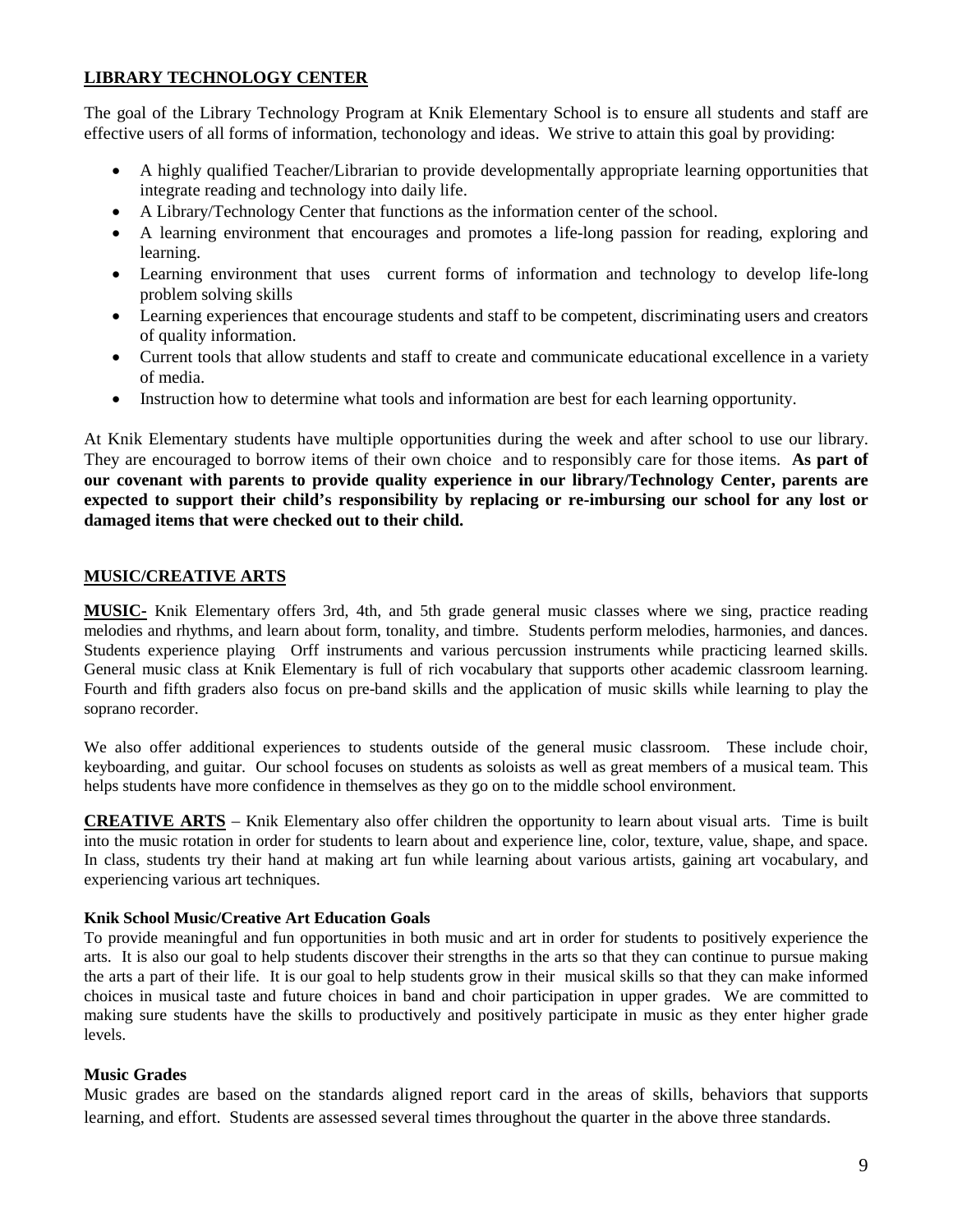#### **PHYSICAL EDUCATION**

The physical education program emphasizes the three basics of fitness; aerobic endurance, speed and power, and strength. Physical health is promoted through running, rope jumping, selected exercises, rope climbing, gymnastics, and sports participation. All sports are selected on their fitness value.

#### **To ensure a safe and healthful activity time, the following gym attire is required:**

- A pair of white soled tie-on or Velcro closure gym shoes labeled with child's name to be kept at school.
- No wheeled shoes- even with the plugs in!!!
- Comfortable pants worn on P.E. days (no dresses without shorts underneath, please).
- No "skater" shoes.

#### **Medical Excuses:**

Please send a note if your child is to be excused from PE due to illness or injury. If a student needs to be restricted in physical activity due to illness or injury for more than two PE days, a doctor must provide a dated note describing the nature of the disorder and the duration of the restricted activity.

#### **POSITIVE RECOGNITION**

Throughout Knik Elementary School there exists a wide range of ways in which deserving students are recognized for their academic achievement, demonstrated citizenship, participation in school activities, and other specific efforts. Most of these rewards and ceremonies of recognition are done in an individualized and personalized fashion. There are far too many to list by individual teacher.

#### **CAUGHT YA'S**

We also have a school-wide recognition program that is a part of every school day. You may have heard of a "Caught Ya." Staff members look for ways to recognize student's efforts and achievements in conjunction with the character trait of the week.

All Caught Ya's are put into our "fish basket." We have a weekly drawing where the winners are recognized and awarded a prize. Please ask your child about their Caught Ya's and why they received them.

#### **HONOR AND ACHIEVEMENT ASSEMBLY**

We hold quarterly assemblies in which students in all grades are recognized for their academic achievement through classroom awards. Students who achieve perfect attendance during the quarter receive a certificate. We also recognize students who show good citizenship on the bus with the Principal's Bus Award. Parents are always invited to join us in honoring these students. Please check Knik's website or newsletter for a current schedule of events.

#### **REGISTRATION**

We are happy to assist you in enrolling your child at Knik Elementary. In order to expedite this process, your assistance is appreciated in providing:

- 1. Current immunization records (required by law).
- 2. Previous school address or phone number for obtaining records.
- 3. State issued birth certificate for all students.
- 4. Correct physical address for bus assignments.
- 5. 3 emergency contact names and phone numbers.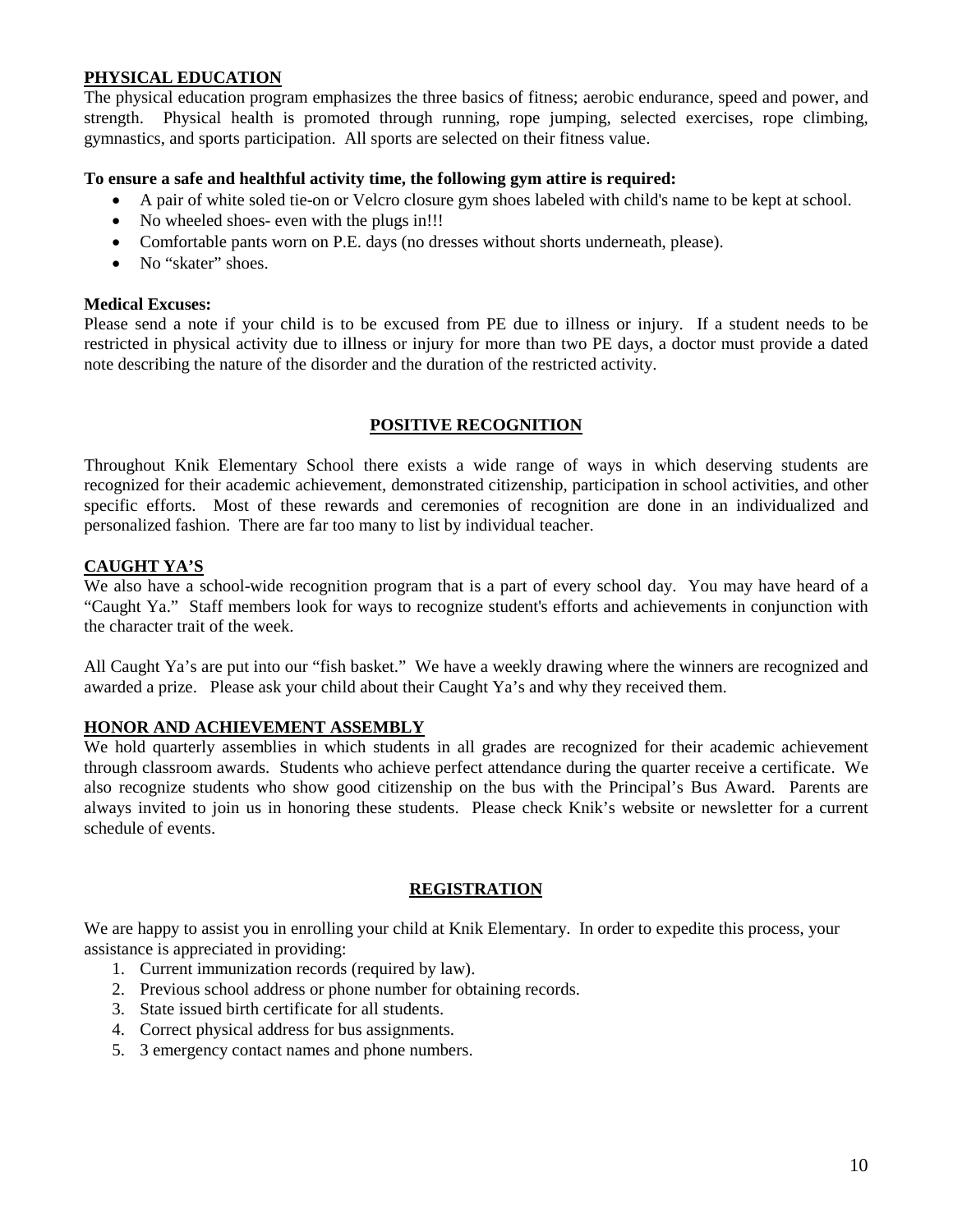#### **ATTENDANCE**

Studies have shown that attendance at school is directly related to student success. Additionally, student attendance is one of the factors used to determine Adequate Yearly Progress under NCLB. Parents, students, and schools need to work together to promote attendance and success. Three days of absence will result in a phone call made to the parents. A written notice will be mailed to the parents after five days of absence. Nine consecutive days of absences will be considered habitual and another written notice will be mailed to the parents. In cases of habitually truant students, a referral may be made to the Office of Children's Services. The principal shall have the final authority and discretion on matters related to such discipline for truancy.

Connect-Ed, the school district's automated calling system, will call if your child has been absent a full or half day absent.

Parents are encouraged to report any planned absences on i-Parent on-line.

- When a child is absent because of illness, doctor or dental appointment or death of an immediate family member, please inform the teacher by note or phone call. The teacher will assist the student in making up the missed work.
- If you are planning an **EXTENDED TRIP**, a Prearranged Absence form is available at the office and must be filled out and approved by the teacher and school administration.
- Parents must sign the student out upon picking them up early. The office staff will call the child out of class once he/she has been signed out by the parent.
- Please try to make arrangements so that children are not picked up for appointments and activities during the last half-hour of school. This tends to halt/hinder the learning process for the entire class.
- The Mat-Su Borough School District has a policy to DROP students from enrollment after an absence of 10 consecutive days. Upon their return, students must be re-enrolled.

#### **TARDY POLICY**

Children should be in class by 9:15 am. Students are considered tardy if they are not in their classrooms by 9:21 am. Students arriving AFTER 9:21 am are **TARDY**. A tardy student should report to the office upon arrival. Persistent tardiness is a matter of serious concern. The child misses the setting of the tone and the context for the day. This has significant implications for learning readiness, as well as sense of belonging to the classroom community. The late student needs to have instructions, presentations and explanations repeated and this hinders instructional efficiency.

#### **ARRIVALS AND DEPARTURES**

**STUDENTS ARE NOT ALLOWED IN THE CLASSROOM BEFORE 9:05 AM**. There is no supervision prior to that time. Parents bringing children to school in the morning or children walking or riding bicycles in the fall or spring need to wait for the bell in the foyer. **Afternoon dismissal:** Students are to go **directly** to their bus unless they have a note/message saying otherwise. Boys & Girls Club members go to the outside line-up area. Students being picked up at Knik MUST be picked up in the gym..

#### **LEAVING SCHOOL EARLY**

At Knik Elementary, we work hard to maximize every instructional minute right up to the end of the day. It is very disruptive to the entire class when students are picked up early at the end of the school day; one student leaving early may send a signal to the others that the school day is finished. For that reason, **please try to avoid picking your student up between 3:15-3:45.**

We understand, however, that your child may, on occasion, need to leave school prior to the end of the school day. **Please stop at the office to sign your child out.** Also, if you plan to have a non-family member pick up your child, the school must be notified.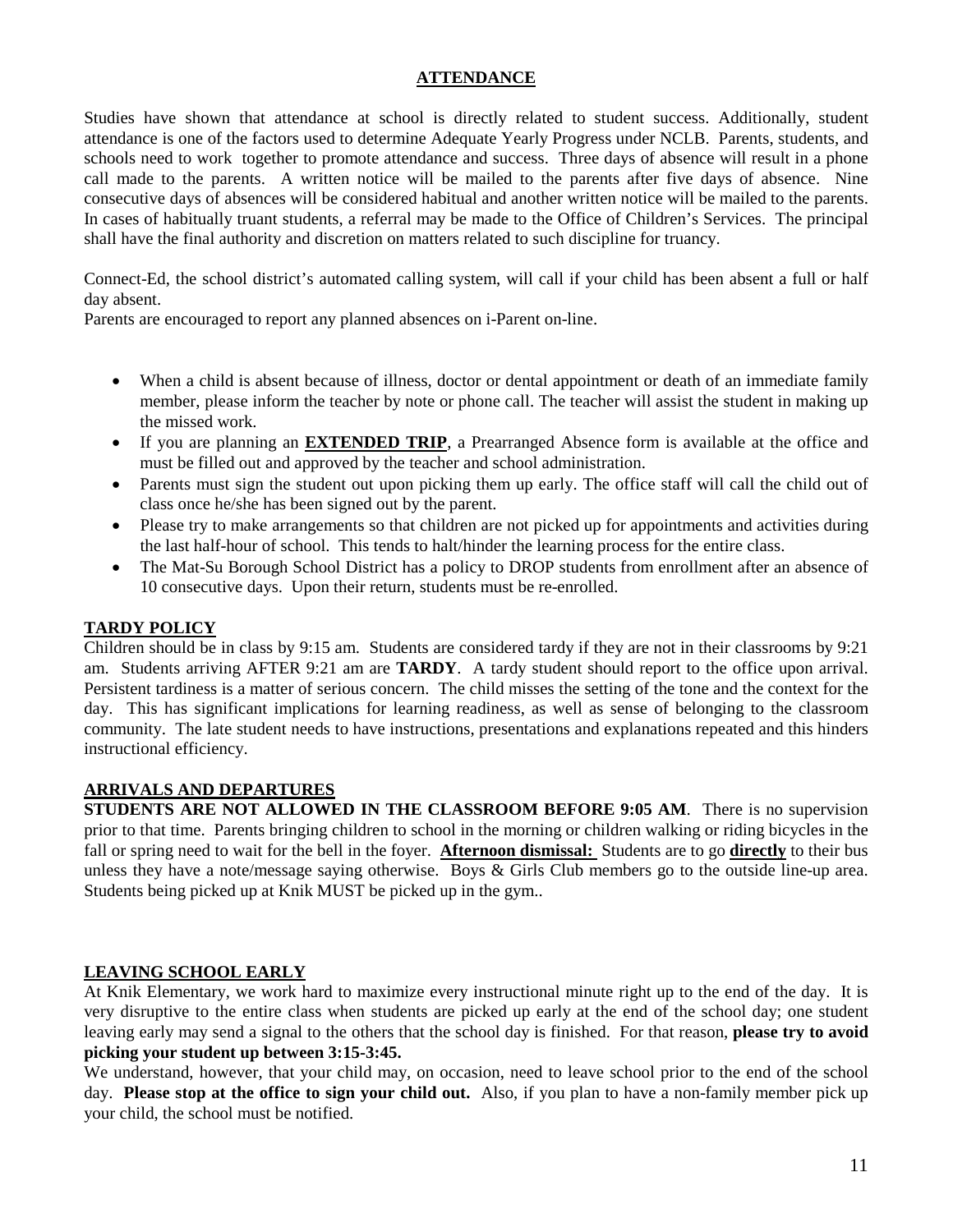# **BICYCLES**

Students who ride their bikes to school are required to have a school form signed by parent on file in the office. Due to the extremely hazardous streets in our area, we ask that parents assume the responsibility for their child's safety when riding bicycles. Students who ride bicycles during nice weather should do the following:

#### **1. Students must wear a helmet when riding a bike to and from school.**

- 2. Be familiar with laws and safety rules for bicyclists and practice these rules.
- 3. Upon entering the school grounds, take your bicycle directly to the bike racks.
- 4. Bicycles should be equipped with locks to prevent theft or unauthorized borrowing.
- 5. To prevent accidents or other problems, bicycles will not be ridden in the parking lot, on the lawn, on the walkways, or on the playground. Bicycles are only used for transportation to and from school.
- 6. Do not leave bikes overnight or on weekends.
- 7. Children riding bicycles on the school lawns will not receive any warning. A first offense will result in a two-week suspension of bicycle privileges. A second offense will warrant a suspension of bicycle privileges for the remainder of the semester.
- 8. After dismissal from the classroom, students are expected to check out at the office, then go directly to the BIKE RACK and leave campus.
- 9. Students are expected to go directly home.

#### **10. No skateboards, rollerblades or scooters allowed at school.**

#### **WALKERS**

Students who walk to school are asked to have a school form signed by parent on file at the school. We do this for the following reasons:

- 1. We are concerned about the safety of the child.
- 2. We believe parents should be aware that their child is walking home.
- 3. There are extreme hazards for pedestrians on the road in our area.
- 4. It is practical for us to want this information both for teachers and the office so that we can facilitate entry and dismissal of pupils as well as contact the parent if anything unforeseen should happen.
- 5. After dismissal from the classroom, students are expected to check out at the office, then exit the building and go directly home.
- 6. We ask that parents assume the responsibility for their child's safety when walking to and from school, e.g. moose, vehicles, abduction hazards.

We ask that parents of children that walk to school do the following:

- 1. Review with your child pedestrian and traffic rules.
- 2. Go over the exact pathway or route you want your child to follow. Let your child's teacher know the agreed upon route.
- 3. Help your child understand the "personal safety" guidelines you want them to follow should a stranger approach.
- 4. Alert your child to the dangers of moose. They are common to our area.
- 5. Instruct your child that they are to enter and leave the building as explained by their classroom teacher.
- 6. Encourage your child to follow our safety rules, which are written to keep pedestrians away from highdensity traffic areas.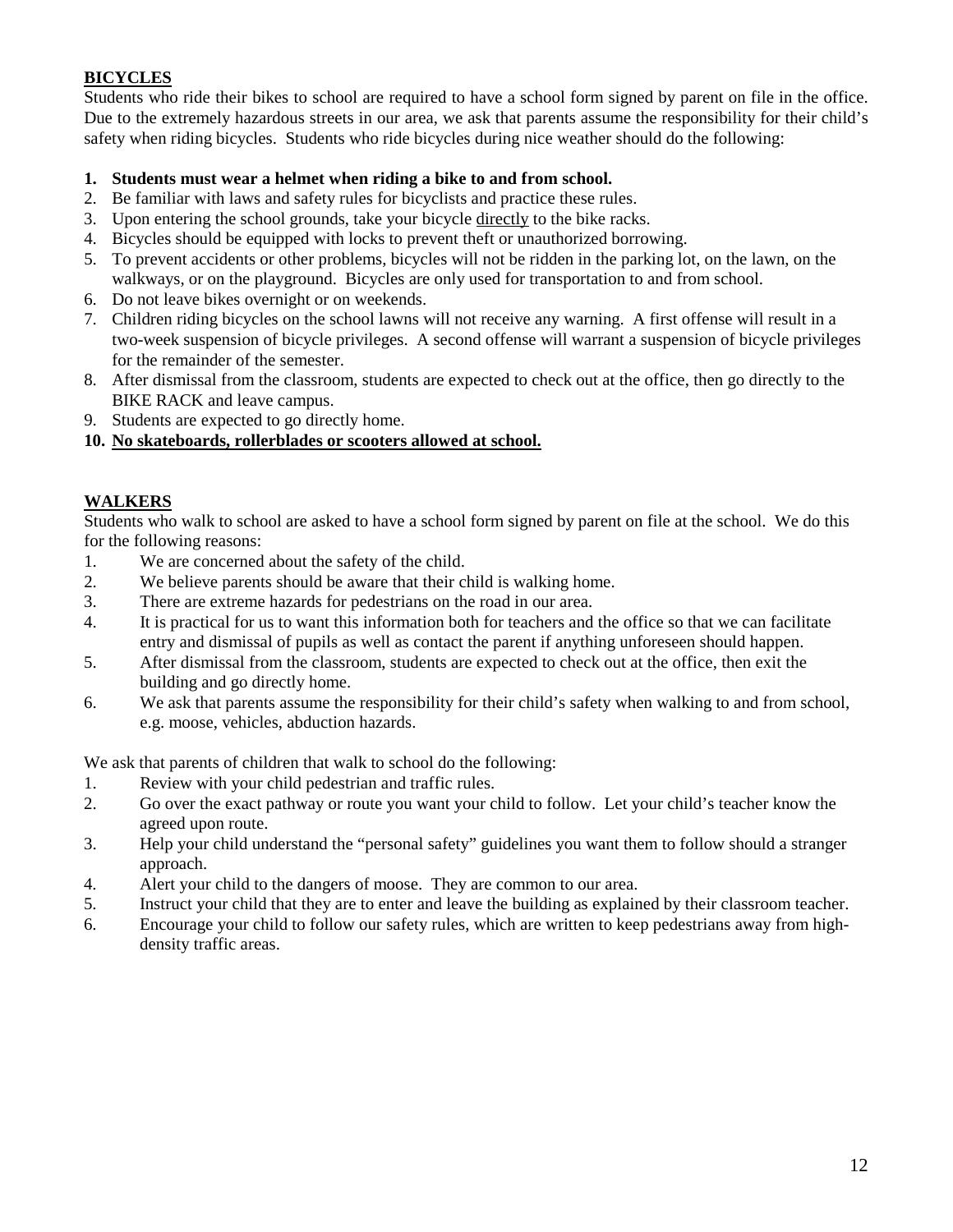#### **VISITORS**

For the safety of all students, *all* visitors/parents/guardians *must* check in at the office before checking out students or going to the classrooms. We will not release students to anyone who appears to be impaired by alcohol or other substances. Students will only be released to people authorized by parent or legal guardian.

#### **TELEPHONE USE**

The office will take messages to students when there is an emergency or when it is essential the student receive information. Students are not usually called to the phone. Please leave a message at the office for your child. Classroom teachers do not always have a chance to check messages during the day. The office phones are reserved for school business use. Students may not use these phones unless it is an emergency. Use of the classroom phones is at the discretion of the teacher.

#### **VEHICLES**

If you are driving to or from school it is critical that you keep all children and adults safe by observing the following safety rules:

- Be alert for children on foot in the parking lot and drive way.
- Drive slowly in the school zone and when entering the school grounds *note the 5 mph speed limit*.
- Keep in a single file line as you proceed to the curb drop-off zone.
- Children should exit and enter your car quickly and safely so that the car line moves efficiently.
- Please have them exit curbside as often as possible.

• If your child needs assistance getting to and from the classroom, park in the parking lot and DO NOT leave your car parked curbside. *The curbside area is for dropping off ONLY.*

• No ATV's or snowmachines on school property

#### **CONFERENCES**

District wide conferences are scheduled twice a year. However, during the year many situations arise which may be handled most efficiently in a conference with your child's teacher. Please send a note or call to arrange such a meeting.

#### **LOST AND FOUND**

**Parents please mark your child's belongings with his /her name!** Children losing money should check at the office and notify his/her classroom teacher. All money found will be kept for one week after which time it will be returned to the finder. An effort will be made to locate persons losing large amounts. Lost clothing will be placed in the lost and found. Articles not picked up will be donated to the appropriate places. **Parents should periodically check our lost and found.** Frequently, children do not even realize they have misplaced personal items.

#### **MONEY**

We discourage students carrying large sums of money to school. If there is not another alternative, please send money in an envelope and request that the envelope be handed to your child's teacher immediately upon arrival at school.

#### **VALUABLES AND TOYS**

Frequently children like to bring **valuable possessions** and other toys to school or on the bus. Since it is virtually impossible to ensure that these items not be damaged, lost, or stolen, **we request that they be left at home**. Although we do allow cell phones and electronics at school (see below), students are responsible for safe-keeping of these items. Students are not to trade, exchange, or sell personal items at school. There is to be NO TRADING CARDS of any kind at school.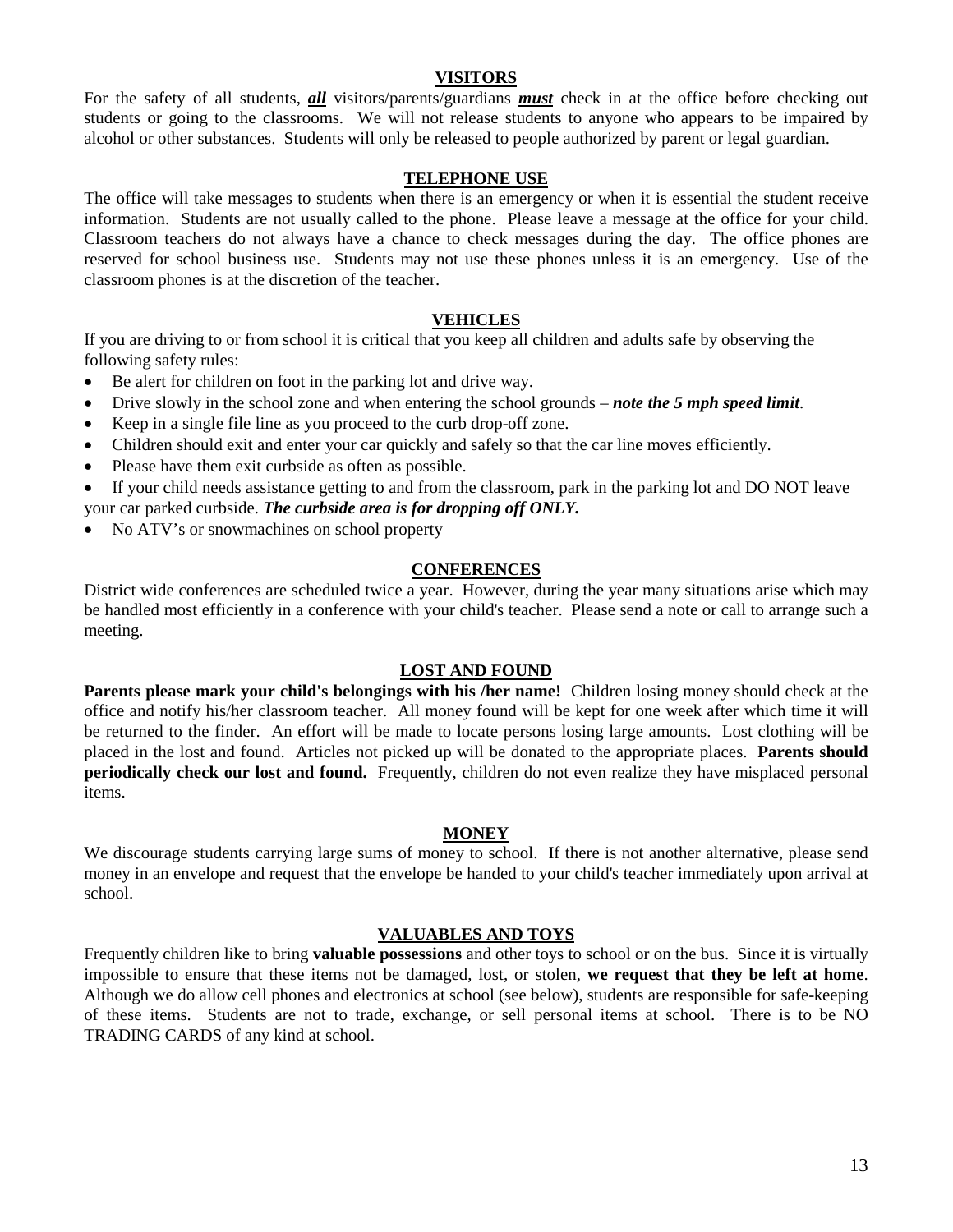#### **CELL PHONES AND ELECTRONICS**

Cell phones and electronics are allowed at Knik Elementary School. They may not be out at any time during the instructional day. Electronic devices such as E-Readers and DSIs may be used during noninstructional times at the discretion of the school official. Electronics may be used on the bus at a student's own risk. **Knik Elementary is not responsible for personal electronic devices that are lost, stolen, or damaged on school grounds or the bus.** If electronics are seen during instructional times or when not permitted, the device will be confiscated and returned to the student at the end of the day. A parent may be required to pick up an item if a student habitually abuses this policy.

#### **NO ANIMALS PERMITTED AT SCHOOL**

Per school board policy 6142.4, due to health and safety regulations and conditions, animals are not allowed on school grounds or in classrooms. Any exception to this policy must be approved by the school administration.

#### **KNIK ELEMENTARY – PARENT GROUP**

Parent participation and involvement are vital to student success in school. To further our goals of working with parents as partners in their children's education, we have a parent group that meets with the principal, counselor, and other staff regularly. We share information on curriculum, materials, instructional strategies, and programs. Our parent group provides valuable feedback to the principal and all staff on what is working in our school and what areas need our attention. All parents are invited to join our parent group meetings.

#### **SCHOOL BUS PROCEDURES**

If your child needs to ride a different bus or not ride the bus, we must have a note or a telephone call from the parent. *Otherwise we must put the child on his or her regular bus.* Student messages are delivered at 3:15 p.m. each day. Please call as soon as possible with your messages, **but no later than 2:30**. If you have an emergency requiring a change of plans after 2:30 p.m., you will be asked to talk with the principal to authorize the change of plans. Thank you for your understanding of this important policy which is in place to provide adequate time to get messages to students and insure their safety.

*TO PROTECT YOUR CHILDREN, BUS DRIVERS WILL NOT RELEASE A CHILD TO ANYONE EXCEPT A SCHOOL OFFICIAL ONCE THEY HAVE BOARDED THE BUS.* Parents need to check in at the office and the staff will have your child called from the bus and meet you at the office.

Students who are issued bus misconduct citations may lose school bus privileges.

#### **VOLUNTEERS/VISITORS**

Throughout the school year there may be classroom parties: Halloween, Christmas, and Valentine's Day. Many parents see this as their chance to assist us with needed preparations. The children of these parents really appreciate having them help. If you are interested in being a room parent, or helping with a special event, please contact your child's teacher early in the school year.

Visitors are welcome at Knik. Teachers greatly appreciate classroom volunteers! The staff asks that you make arrangements with the teacher for extended visits. **All visitors must sign in at the office before entering classrooms.** Training for volunteers is recommended to operate the workroom machines.

#### **FIELD TRIPS**

Field Trips are opportinities for extending learning experiences and they are a privilege. In order to participate, students *must* meet the school, classroom and bus behavior standards. An activity permission slip must be completed, signed and submitted at least one day prior to the activity.

The Mat-Su Borough School District policy requires that students travel to and from school sponsored events via school district transportation. However, there are some instances when travel by personal vehicle occurs. It is the responsibility of the principal, or designee in charge, to make sure that the release of liability form be filled out properly and be on file at the school location before any private vehicle transportation takes place (BP3541.1) *Parents are encouraged to chaperone; however, siblings may not attend.*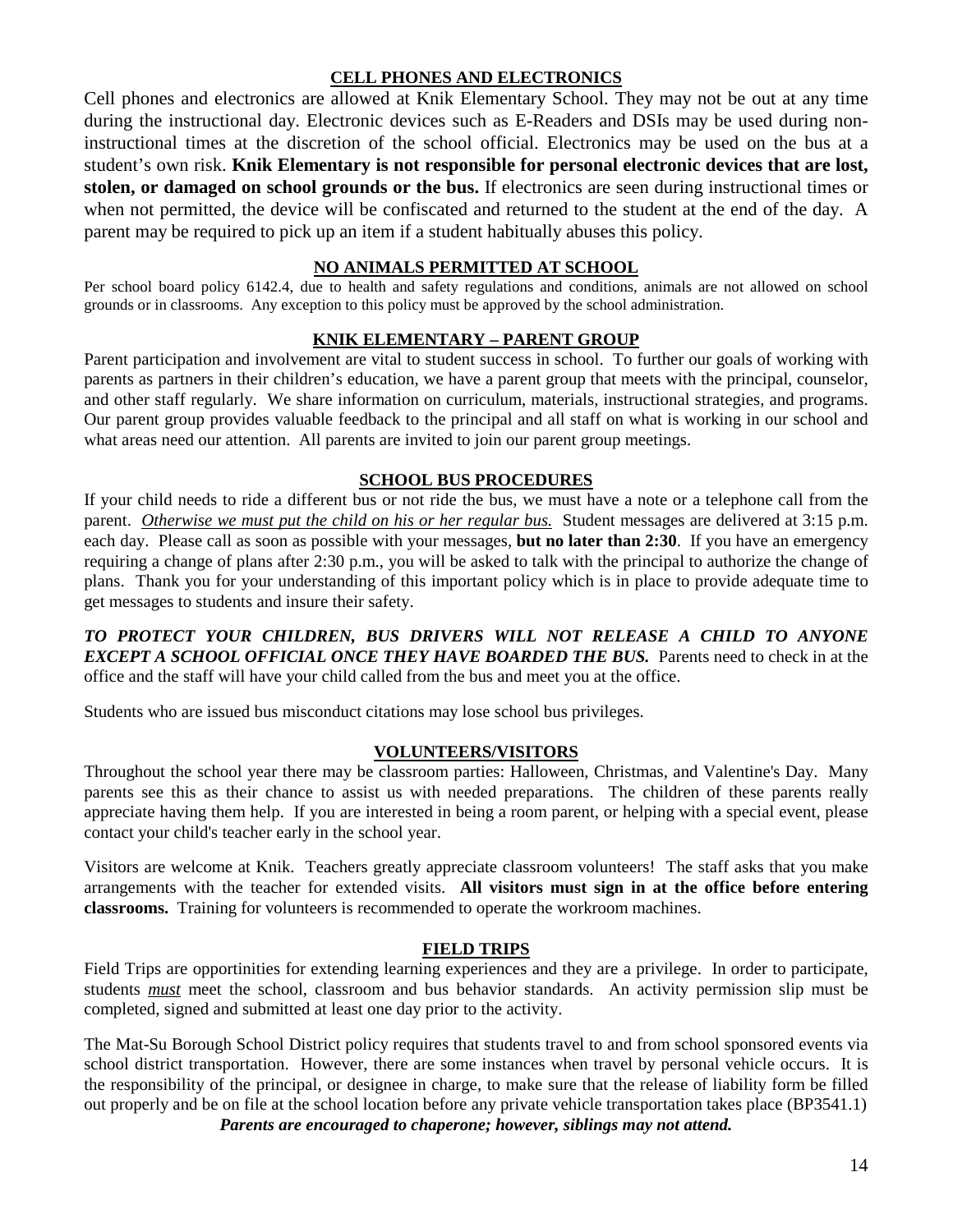#### **SCHOOL-WIDE BEHAVIOR STANDARDS**

The foundation for a good instructional program is self-discipline and responsible behavior. The staff at Knik Elementary understands that these are learned behaviors and we take pride in continually working with students to meet these goals.

#### **General School-wide Expectations:**

- 1. Follow directions.
- 2. Stay in assigned area.
- 3. Keep hands, feet, and objects to yourself.
- 4. Respect other people and their property.
- 5. Use appropriate language.
	- \* Profanity and obscene gestures are unacceptable. \* No verbal or physical put downs.
- 6. Hats off in the school building.
- 7. Clothing with offensive pictures or comments may not be worn.
- 8. Be safe (i.e. no running in the halls, no horseplaying, etc.).

#### **Manners:**

Good manners and concern for the rights, sensibilities, and safety of others require a certain standard of conduct.

We believe that all children are capable of making good decisions, and expect the best from our students. Selfdiscipline and respect for others are emphasized and our goal is for discipline to be a learning experience, not punitive.

#### **Responsibility Chart Program:**

**R**emember Rules ~ **E**ffort ~ **S**elf-Control ~ **P**olite ~ **O**bservant ~ **N**eat ~ **S**elf-Reliant ~ **I**nterest ~ **B**est Behavior ~ **I**ntegrity ~ **L**isten ~ **I**ndependent ~ **T**rustworthy ~ **Y**ou Are Responsible!

One way we address positive character traits and good choices is with our Responsibility Charts. The Responsibility Chart is a system where students' names are placed on a chart with the word "RESPONSIBILITY." Each letter of the word "responsibility" stands for a trait that students have discussed in class, such as effort, politeness, self-reliance, neatness, independence, trustworthiness, and remembering the rules. Each day a student makes good choices and shows responsibility, s/he is moved up on the chart. When students make choices that interfere with the learning or safety of themselves or others, they either stay put on the chart or move back, depending on the situation.

When students have consistently shown that they are responsible, they will reach the "Y" on the Responsibility Chart. "Y" students earn privileges such as being able to transition in the halls and use restrooms without a monitor, moving their seat at lunch, using the "Y" room when available, and other classroom privileges.

**Consequences for misbehavior**: (not necessarily in order)

Oral warning Green slip (discipline slip) and movement back on Responsibility Chart Time-out from classroom Conference with principal Recess privileges denied for a period of time Conference with principal and parents Out-of-school suspension

#### **Fighting/Bullying/Harassment – "Zero Tolerance"**

Knik Elementary School is a safe place for students to learn and grow. Students are expected to treat others respectfully and resolve disagreements responsibly. Students must seek staff help in preventing bullying, harassment, and fighting. Teachers, the principal, and others are available to help students resolve difficulties. Students are expected to report any bullying or harassment issues to their teacher or the principal. Students who harass other students will receive a warning and parents will be contacted. If harassment continues, a student will receive further consequences up to and including suspension from school.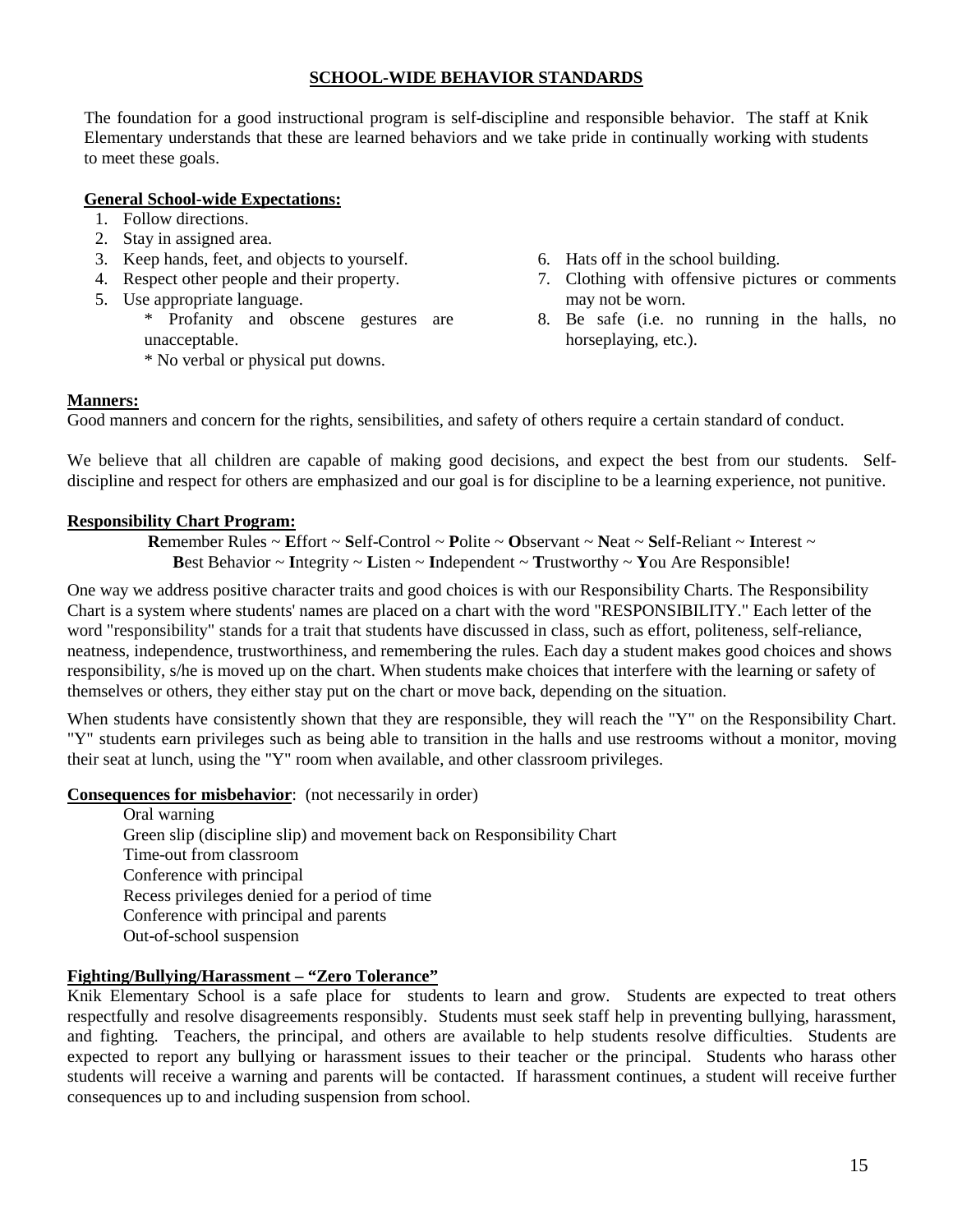#### **Disruptive Behavior/Willful disobedience**

Disruptive behavior is student conduct, which materially and substantially interferes with the educational process and is not permitted. Examples of disruptive behavior include insubordinately threatening; disrupting other's learning opportunities, noncompliance with school/class rules, refusing to acknowledge a school employee's direction, behavior that jeopardized the welfare and/or safety of other students and staff.

#### **Personal Appearance/Clothing**

District policy is strictly enforced. Our appearance reflects our respect for ourselves and others. Wearing appropriate clothing both inside and outside is necessary for comfort and good health. In the event of an emergency we would want your child to have the proper clothing. Students need to dress in a clean, neat and appropriate manner. Students are not permitted to wear make-up to school.

#### *Aspects of inappropriate/appropriate include but are not limited to*:

For the safety of students especially during emergency situations or cold weather:

NO shorts except for field day, sporting events or special theme days.

NO strap tank tops, crop tops or shirts that expose the midriff.

NO mini skirts.

NO trousers that sag and need to be held up with a belt - they are not safe for school.

NO clothing with offensive words, slogans or pictures.

NO clothing that promotes violence, racism, alcohol, drugs or tobacco products.

NO high heels.

NO flip flop/thong shoes or slippers - please consider close-toed, low-heeled shoes or sport shoes.

NO hats or hoods to be worn in the school.

NO pajamas.

NO necklaces, collars or hoods with spikes, pins or any other object harmful to others.

NO wheeled shoes.

APPROPRIATE shoes for inside wear should be safe and healthy.

\* Knik policy: For the safety and well being of our students, shorts are allowed on good weather days during the months of August and May or upon approval of special events/activities.

\*\*Students should remove snow boots and put on indoor shoes (PE shoes are fine) when arriving at school and after recess.

#### **Illegal Substance:**

Smoking and/or possession of tobacco products, in any form, by students on school property are prohibited.

#### **Theft:**

Theft, the possession of stolen property or the use of stolen property by students will not be tolerated.

#### **Dangerous Items:**

The possession and/or use of dangerous items such as knives, Swiss Army knives, Leatherman tools, spitwad shooters, slingshots, etc. are prohibited while under school authority.

Rock or snowball throwing at school or the bus stop is unsafe and will not be tolerated.

#### **Arson, Fire Alarms, Firecrackers:**

For any offense involving arson, firecrackers, explosives, or the possession of such material, parents will be notified, the material confiscated, the student will be deemed liable for any damages, and disciplinary action will follow. The offense will be considered arson if fire occurs. Activating a false alarm violates Alaska State Statute. Offenses for possession/use of firecrackers, explosives, incendiary devices on school property and activation of a false fire alarm are prohibited for obvious safety reasons.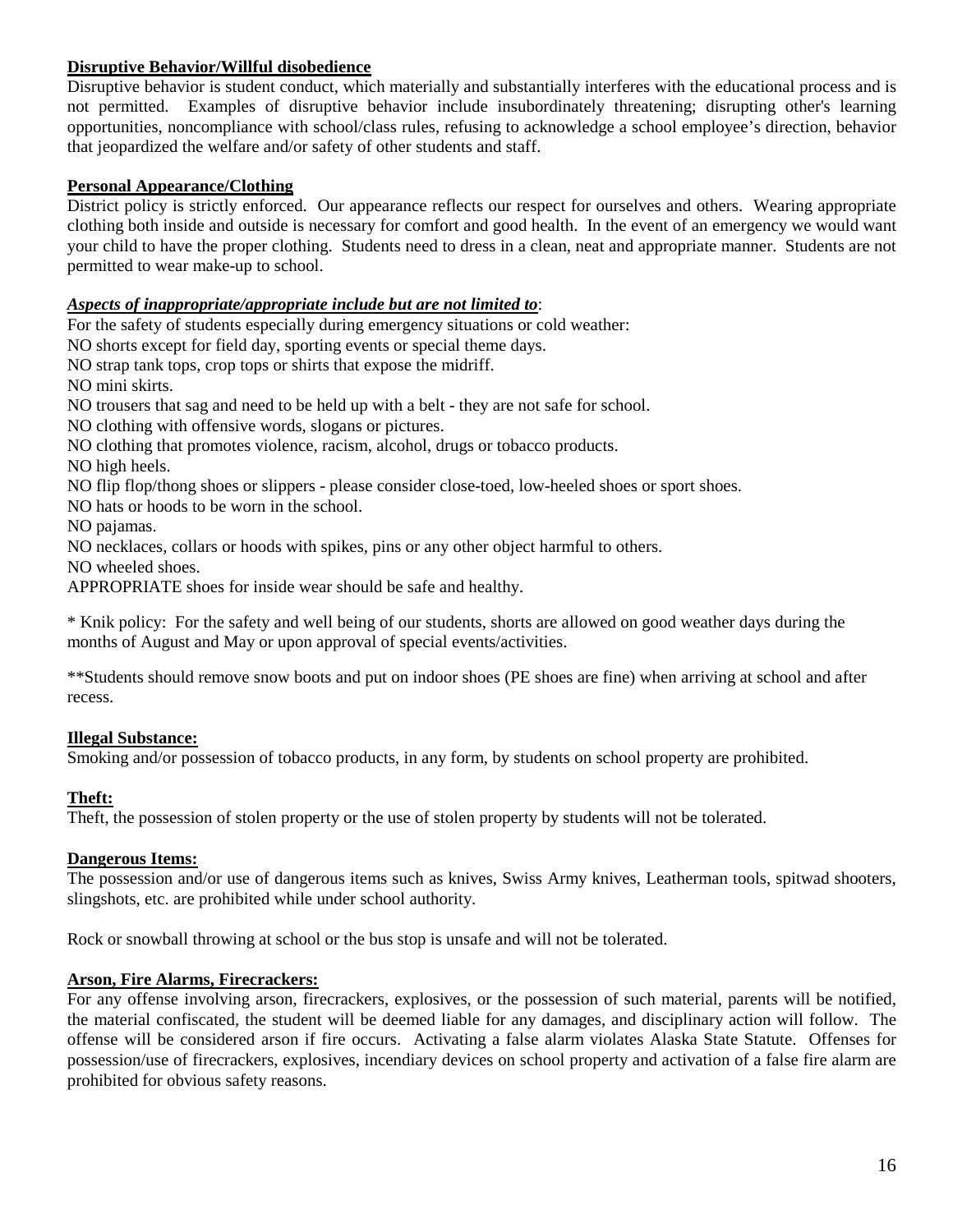## **KNIK ELEMENTARY PLAYGROUND**

#### **COLD WEATHER & ADEQUATE WINTER CLOTHING**

Knik Elementary sometimes experiences unusual conditions regarding rain and wind. When these conditions are prevalent, we will carefully monitor them, and take appropriate action to decide if we will have indoor or outdoor recess.

The District recommends:

Down to -10 degrees Fahrenheit - regularly scheduled outdoor recess

Below -10 degrees Fahrenheit - shortened or cancellation of recess at the discretion of the principal

Your child should be comfortable and protected from inclement weather during this time. Please don't underestimate the importance of proper clothing, especially footwear, in cold and wet weather. **During the winter months,** *ALL* **children** *must* **come to school with coats, hats, gloves and boots/snowpants.**

Knik Elementary does not have the staff to supervise ill or recovering students. If your child is not well enough to go outside for recess, please have them continue recovering at home. All children will go out to recess unless they are working with a teacher on school work. There are special allowances for injuries, special needs or children with doctor's note.

## **GENERAL RECESS RULES**

- 1. NO WHEELED SHOES OF ANY KIND.
- 2. No food or gum.
- 3. No toys outside.
- 4. No profanity.
- 5. No spitting.
- 6. No name calling, pushing, hitting, kicking or biting
- 7. Do not throw snowballs, rocks, ice, or sticks.
- 8. Do not slide on ice.
- 9. Do not slide down snow hills, except in the designated area.

(The monitors will determine when conditions are safe.)

- 10. Do not throw snow, ice or gravel on slides.
- 11. No "tackle" games.
- 12. No rough housing/playfighting.
- 13. Do not enter the school without pass from a monitor.

#### **EQUIPMENT RULES**

- 1. No running up the slide.
- 2. One person on the swing at a time.
- 3. Do not stand on the swings.
- 4. Do not swing sideways.
- 5. Do not spin or twist the swings.

#### *DO NOT JUMP OFF ANY OF THE PLAYGROUND EQUIPMENT*

#### **CONSEQUENCES**

When playground infractions do occur, our playground monitors will institute one of the following depending on the severity of the infractions:

- Warning
- Time Out
- Movement back on Y Chart
- Recess detention
- Referral to the office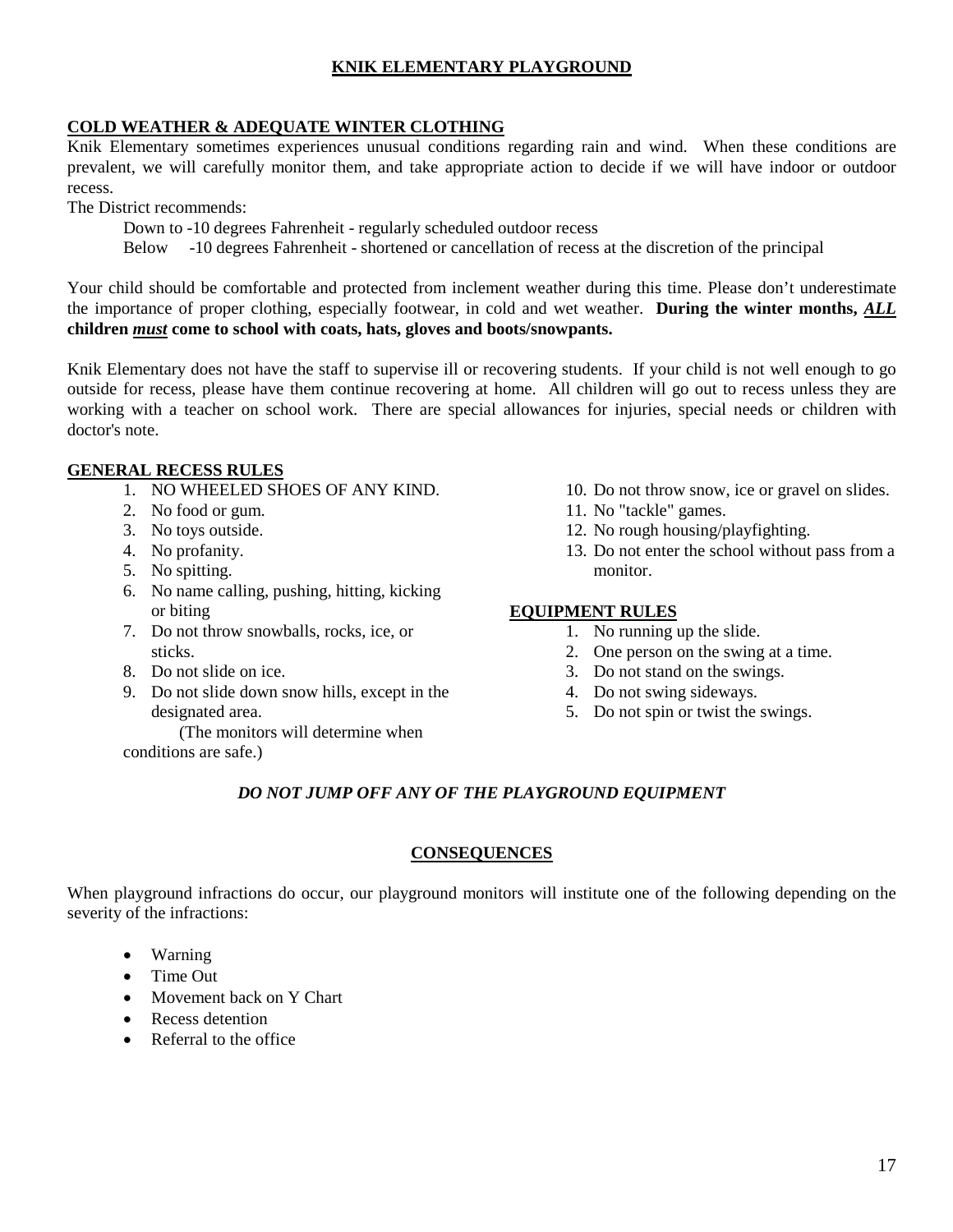# **MEDICATION USE AT SCHOOL**

"Please Read"

It is the policy of the Mat-Su Borough District to administer prescription medications under tightly controlled conditions. The following guidelines are for parents to use in understanding how and when medications can be administered to their children during school hours:

♣ **M**edications that need to be administered throughout the school year will require paperwork that needs to be completed by the prescribing physician. These forms are required on an annual basis, and are generally completed at the beginning of the school year.

♣ **S**hort-term medications such as antibiotics often need to be given two, three or four times a day. A rule of thumb is that any medication that is ordered two or three times a day can be given to a child before going to school, on their return home and if three times a day, at bedtime. Medications that are ordered four times a day may require a school time dose by the nurse. For this medication to be administered, a parent will need to complete the necessary paperwork and provide the medication in its original container from the pharmacy.

♣ **C**hildren may not bring medication in a backpack or in their pocket while riding the bus. (*Mat-Su Borough District Department of Transportation Policy Manual, 107.0*) The potential exists for a tragic outcome if that medication was lost and/or accidentally ingested by another child. Carrying medication also places a child in violation of district policy. While this policy may not always make life easy, please help us in protecting the safety of our children by hand delivering all medications to the school nurse.

♣ **M**edications which can be purchased without a prescription are often termed over-the-counter (OTC). These medications cannot be administered by the school nurse, unless there is a physician's prescription detailing information on its use for a specific child with a current health concern. (*School Board Policy Manual, A.R. 5141.21*) While this may seem unreasonable initially, the reasoning behind this policy is sound. First, OTC medications can mask a child's symptoms, which can cause a child to become seriously ill due to lack of physician involvement. Second, the Nurse Practice Act, in Alaska, which governs a nurse's practice, does not allow nurses to practice "Medicine", i.e., diagnose and treat a patients condition with medications. By not allowing the school nurse to administer OTC medications without a physician's prescription, this policy prevents school nurses from potentially treating a child's condition incorrectly and keeps the school nurse in compliance with Alaska law.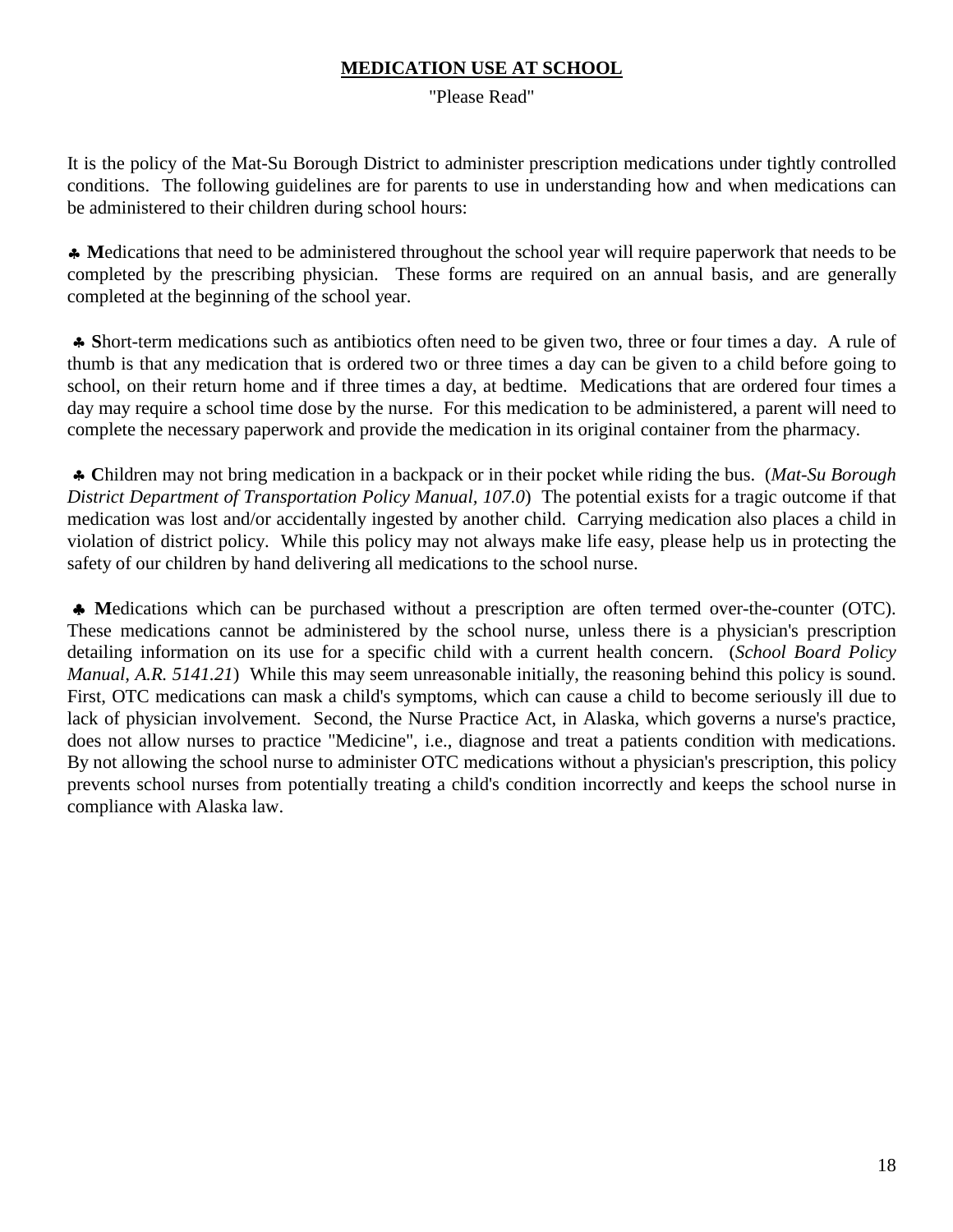# **Knik Elementary 2014 - 2015**

All textbooks and educational materials are provided by the School District. We do, however, appreciate your assistance in providing general school supplies. Please note that some of these items will be pooled for general use. Please explain this to your child before he/she enters school. Please also check with your child throughout the year for any items requiring periodic replenishing. Thank You

| Check |                                                                     |                 |                 |                 |
|-------|---------------------------------------------------------------------|-----------------|-----------------|-----------------|
| off   | <b>Supplies</b>                                                     | 3rd             | 4th             | 5th             |
|       | antibacterial wipes                                                 | $3 + pks$       | 4 pks           | 3 pks           |
|       | athletic shoes with non-marking soles for PE only                   | 1               | 1               | $\mathbf{1}$    |
|       | backpack, marked with child's name (no wheels)                      | $\mathbf{1}$    | $\mathbf{1}$    | $\mathbf{1}$    |
|       | crayons                                                             | $\mathbf{1}$    |                 | 1 set           |
|       | Eraser, pink pearl                                                  | 3 pks           | 2 pks           | 1 <sub>pk</sub> |
|       | folder, pocket (3 hole)                                             | $\overline{2}$  | 2               | $\mathbf{1}$    |
|       | glue sticks                                                         | 4               | 1 <sub>pk</sub> | 1 <sub>pk</sub> |
|       | glue, Elmer's (no gel glue)                                         |                 | $\mathbf{1}$    | $\overline{c}$  |
|       | highlighter                                                         | $\mathbf{1}$    | $\mathbf{1}$    | $\overline{c}$  |
|       | kleenex box (not travel packs)                                      | $\mathbf{2}$    | $\mathbf{2}$    | $\mathbf{2}$    |
|       | marker set, Crayola brand preferred (fat tip)                       | $\mathbf{1}$    | 1               | $\mathbf{1}$    |
|       | paper, lined, wide-ruled                                            | 3 pks           | 3 pks           | 2 pks           |
|       | pencil set, colored                                                 | 1 set           | 1 set           | 1 set           |
|       | pen, red ballpoint (for correcting)                                 | 2 pks           | 2 pks           | 2 pks           |
|       | pencil pouch (3 ring for 4 <sup>th</sup> and 5 <sup>th</sup> grade) | 1               | $\mathbf{1}$    | $\mathbf{1}$    |
|       | pencils, #2 (Ticonderoga preferred, they sharpen better)            | 5 <sub>dz</sub> | 5 <sub>dz</sub> | 5 <sub>dz</sub> |
|       | pencil sharpener, hand held                                         |                 | 1               | 1               |
|       | ruler, standard and metric units (wooden preferred)                 | $\mathbf{1}$    | 1               | 1               |
|       | scissors, (Fiskars preferred)                                       | 1               | 1               | 1 adult<br>size |
|       | sharpie, black                                                      | $\mathbf{1}$    | $\mathbf{1}$    | $\mathbf{1}$    |
|       | spiral notebook - wide-ruled, single subject only                   | 3               | $\overline{c}$  | $\overline{c}$  |
|       | watercolor paints - Crayola or Prang preferred                      | 1 set           |                 | 1 set           |
|       | black chisel tip dry erase markers                                  | 3 pks           | 2 pks           | 2 pks           |
|       | Ziploc bags, quart size                                             | 1 box           | 1 box           | 1 box           |
|       | Soprano recorder for general music                                  |                 | 1               | 1               |

**Individual teachers may request other supplies at the beginning and throughout the year.**